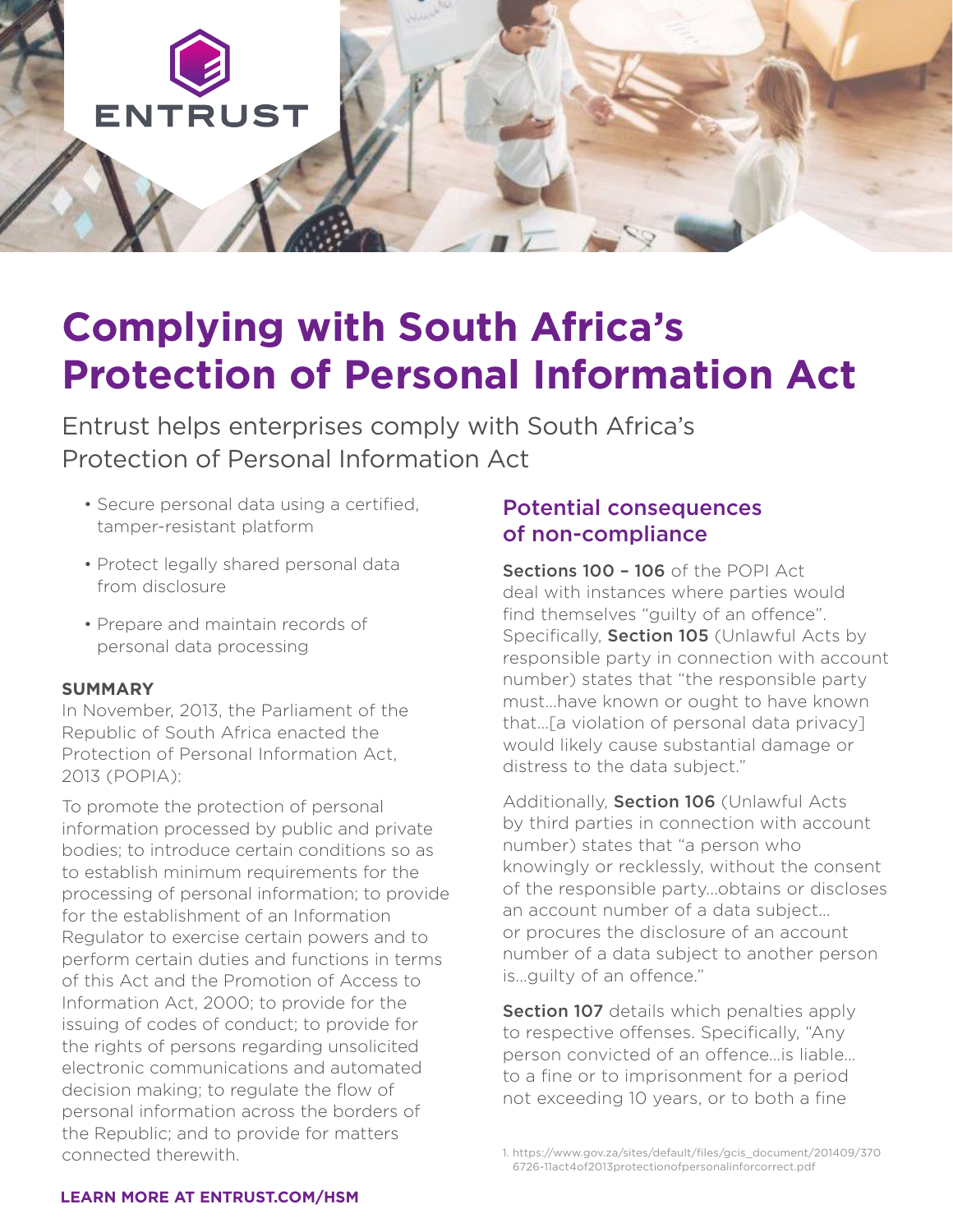## **Complying with South Africa's Protection of Personal Information Act**

…

and such imprisonment; or …to a fine or to imprisonment for a period not exceeding 12 months, or to both a fine and such imprisonment."

As detailed in **Section 109** of the Act, the maximum fine "may not exceed R10 million."

## Protection of personal information

The following material is excerpted directly from the Republic of South Africa's POPI Act.

#### **Security measures on integrity and confidentiality of personal information**

19. (1) A responsible party must secure the integrity and confidentiality of personal information in its possession or under its control by taking appropriate, reasonable technical and organisational measures to prevent—

 (a) loss of, damage to or unauthorised destruction of personal information; and

 (b) unlawful access to or processing of personal information.

 (2) In order to give effect to subsection (1), the responsible party must take reasonable measures to—

 (a) identify all reasonably foreseeable internal and external risks to personal

information in its possession or under its control;

 (b) establish and maintain appropriate safeguards against the risks identified; (c) regularly verify that the safeguards are effectively implemented; and (d) ensure that the safeguards are continually updated in response to new risks or deficiencies in previously implemented safeguards.

#### **Security measures regarding information processed by operator**

21. (1) A responsible party must, in terms of a written contract between the responsible party and the operator, ensure that the operator which processes personal information for the responsible party establishes and maintains the security measures referred to in section 19.

 (2) The operator must notify the responsible party immediately where there are reasonable grounds to believe that the personal information of a data subject has been accessed or acquired by any unauthorised person.

#### **Notification of security compromises**

22. (1) Where there are reasonable grounds to believe that the personal information of a data subject has been accessed or acquired by any unauthorised person, the responsible party must notify—

> (a) the Regulator; and (b) subject to subsection (3), the data subject, unless the identity of such data subject cannot be established.

 (4) The notification to a data subject… must be in writing and communicated to the data subject in at least one of the following ways:

 a) Mailed to the data subject's last known physical or postal address; (b) sent by e-mail to the data subject's last known e-mail address;

 (c) placed in a prominent position on the website of the responsible party;

(d) published in the news media; or

(e) as may be directed by the Regulator.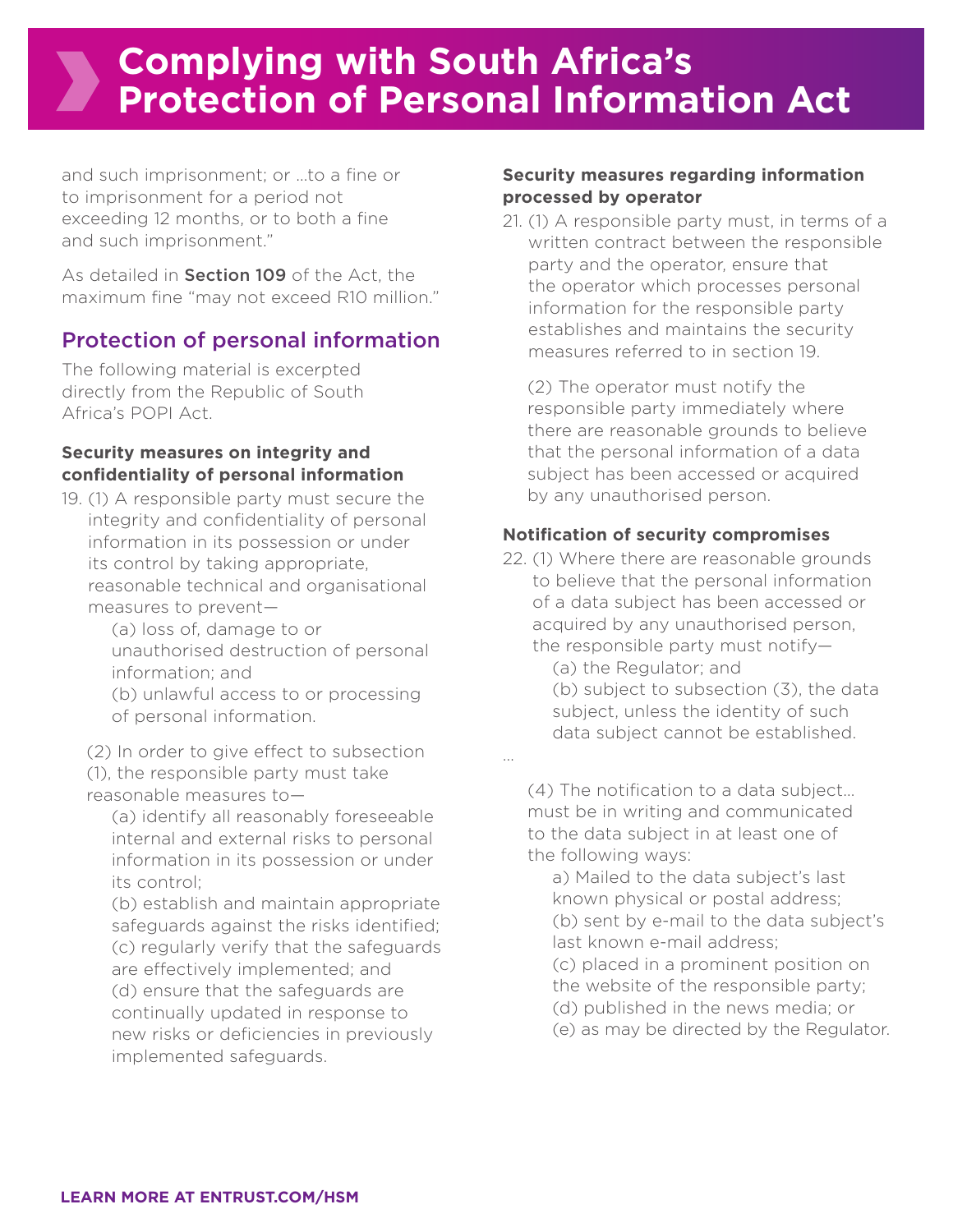#### **Civil remedies**

…

99. (1) A data subject or, at the request of the data subject, the Regulator, may institute a civil action for damages in a court having jurisdiction against a responsible party for breach of any provision of this Act as referred to in section 73, whether or not there is intent or negligence on the part of the responsible party.

 (3) A court hearing proceedings in terms of subsection (1) may award an amount that is just and equitable, including—

 (a) payment of damages as compensation for patrimonial and non-patrimonial loss suffered by a data subject as a result of breach of the provisions of this Act; (b) aggravated damages, in a sum determined in the discretion of the Court;

 (c) interest; and (d) costs of suit on such scale as may be determined by the Court.

## How Entrust can help you comply with POPIA and avoid the data breach notification requirement

POPIA is unclear about what is considered to be access and acquisition of subject data. Other regulations around the world that deal with protection of personal information state that if the data has been pseudonymised or made unreadable to whomever illegally retrieved it, then the data breach does not need to be reported; the stolen sensitive data has been rendered useless to the thieves and harmless to the data subject.

The two widely accepted best practice approaches to pseudonymisation are encryption and tokenization. Both employ cryptographic keys to convert plain text to unreadable ciphertext and back again. If 'cyberthieves' steal the keys along with the encrypted or tokenized data, they can then convert the data back to plain text. So, it is essential to separate the keys from the data they protect and to provide additional security for the keys themselves.

#### **Entrust solutions for cryptographic key security**

Best practice for cryptographic key security is to store those keys in a hardware security module (HSM). Entrust's nShield® HSMs are hardened, tamper-resistant hardware devices that secure cryptographic processes by generating, protecting, and managing keys used for encrypting and decrypting data and creating digital signatures and certificates. These HSMs are tested, validated and certified to the highest security standards including FIPS 140-2 and Common Criteria. nShield HSMs enable organizations to:

- Meet and exceed established and emerging regulatory standards for data privacy
- Achieve higher levels of data security and trust
- Maintain high service levels and business agility

#### Learn more

To find out more about Entrust nShield HSMs visit **entrust.com/HSM**. To learn more about Entrust's digital security solutions for identities, access, communications and data visit entrust.com